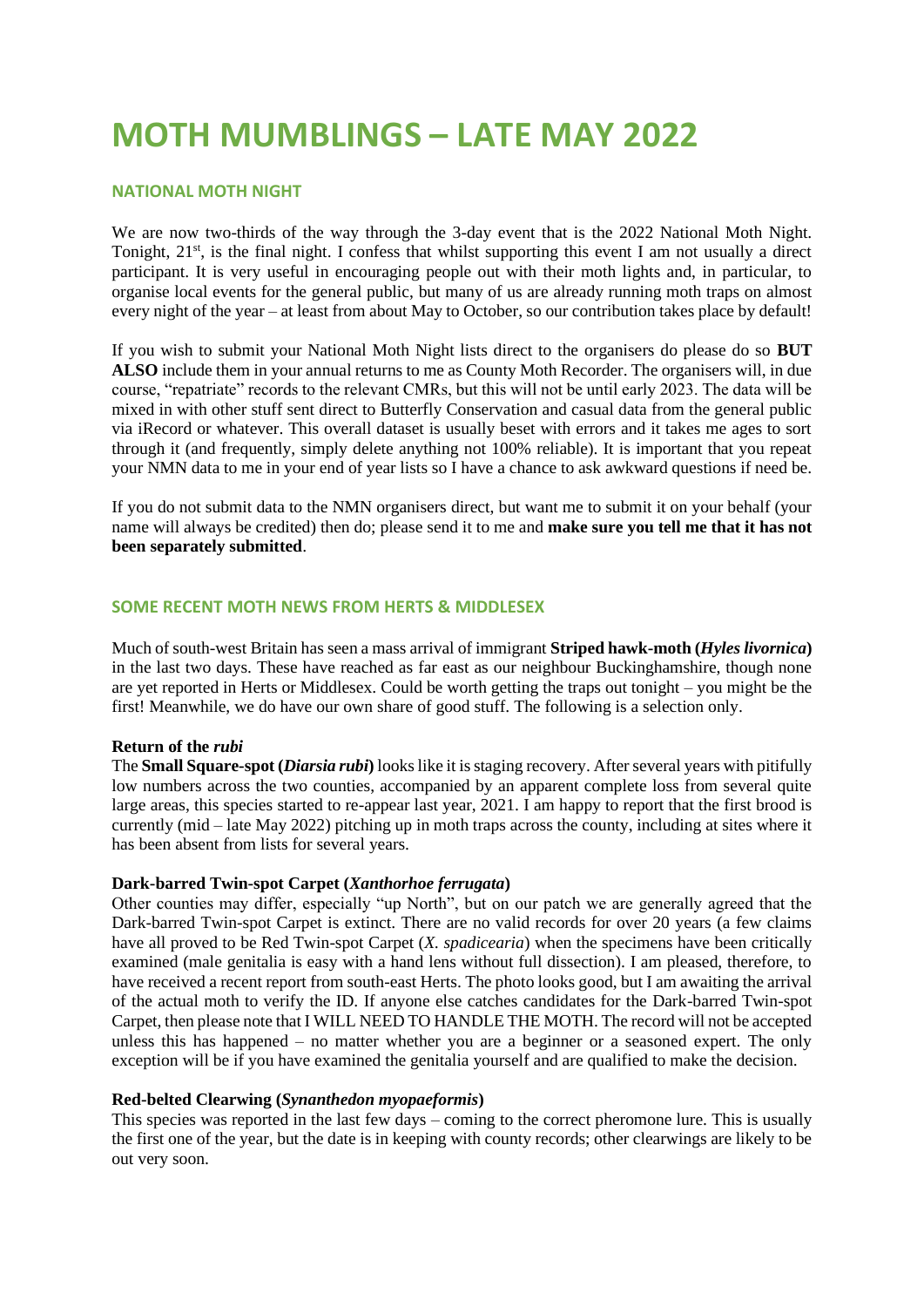# **White Pinion-spotted (Lomographa bimaculata)**

This one has been conspicuously absent from many areas for many years, but it has recently turned up at two sites in our two-county area. I have not seen one myself for several years; they used to be "dirt common" in Bishops Stortford, but are currently as rare as hen's teeth. Perhaps they are making a comeback?

# *Chrysoesthia drurella* **(Fabr.)**

[It may well have an English name – but I refuse to use it, if it has]. This superbly attractive little micro moth has suddenly arrived at five separate sites in Hertfordshire where it has never previously been recorded. Hertfordshire reports all affect the north/north-east of the county, but there is a grouping of Middlesex reports in the east/north-east of the county. Of our 17 records in the present millennium, 11 relate to larvae/leaf mines in *Chenopodium*/*Atriplex* species. There is no reason why this species should not be widespread and numerous. In the autumn, mines should be looked for wherever the two types of food plant grow – typically on derelict land.

## **Masses of White Ermine**

On 17<sup>th</sup> May I visited a site at Wallington in north-eastern Herts. It was pleasing to see masses of Green Carpets (*Colostygia pectinataria*) and Silver-ground Carpets (*Xanthorhoe montanata*) at dusk (and at the traps) affecting the field margins against the woodland edger – just like back in the 1980s when this was the norm. Over great interest, however, was the sudden appearance of (literally) hundreds of **White Ermine (***Spilosoma lubricipeda***)** affecting all 7 traps. I first ran a moth trap *in anger* in the year 1978, but have never seen this species in such number! All the moths were absolutely *fresh-out-of-the–nest*!

# **Map-winged Swift (***Korscheltellus fusconebulosa***)**

The same Wallington site also produced a single female Map-winged Swift on the same night. Widespread but exceedingly local in Herts; a single Middlesex record from Greenford in 1950 – not necessarily believable.

# *Cochylidia heydeniana* **(H.- S.)**

I caught a male of this somewhat scarce (in our area) tortrix at Roe Wood in the far north-east of Herts in the last few days. This is only the 5<sup>th</sup> Herts site for the species; all affect the northern boundaries with Bedfordshire and Cambridgeshire but are not all specifically on the chalk. There are no reports from Middlesex (yet?).

# *Gravitarmata margarotana* **(Hein.)**

An exceptionally rare tortrix (nationally) we have a single population in the Bramfield area of Hertfordshire. There are several suitable woodland areas, but only one small area of one of these woodlands supports the moth. It was discovered here as recently as 2019 by Ben Sale. A group of us (myself, Trevor Brownsell, Mark Stirling and John & Jenny Chainey) undertook a monitoring visit on 2<sup>nd</sup> May and managed to find the species in good number in the same small area of the site. Males and females were evident, but all were slightly worn, indicating that they had been flying for several days already. This is in keeping with information that we have, which indicates a flight period starting in mid-April.

## *Pammene* **and pheromone lures**

Those who have been out and about with pheromone lures will already know, but those who have not will read this as new information, that various allegedly rare species of tortrix have been found over the past 3 or 4 weeks in good number. This is especially the case with species of *Pammene*. During April, we discovered that *Pammene giganteana* was both widespread and numerically abundant – almost wherever an oak tree was growing, from woodlands to gardens. Over 50 were recorded in one pheromone trap after only 15 minutes. As May arrived, the same pheromone lures (mainly "FUN" and "MOL" started to catch a different species, in the form of *Pammene suspectana*. This was regarded as incredibly rare, nationally, but the rumours are false! It is currently widespread across all of Hertfordshire in association with Ash trees, though usually caught as singles or at least only in single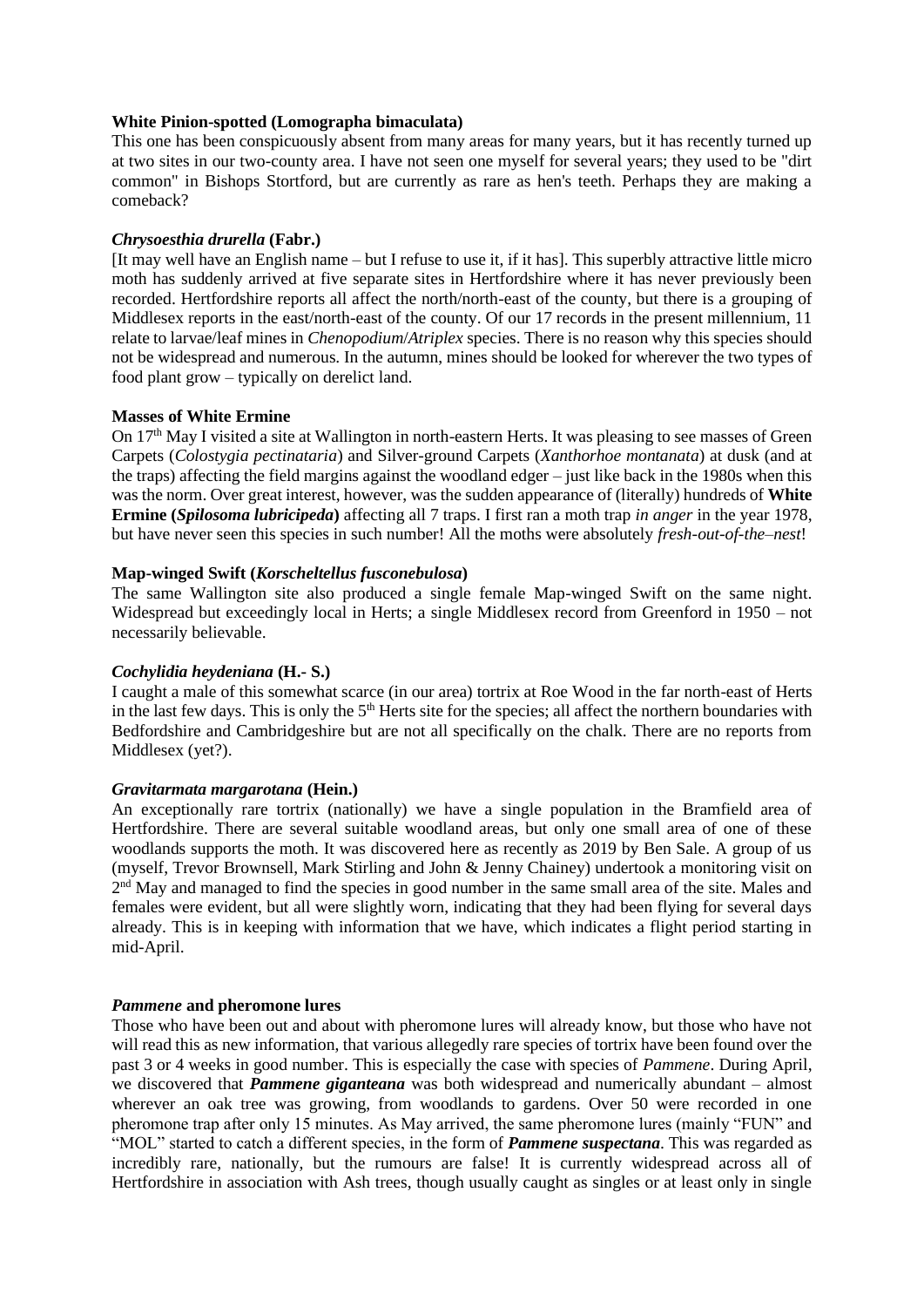figures. It is clear that it is only "rare" because it does not come to light traps! It flies in late afternoon sunshine and is probably in your garden! It might still be on the wing, but there has been another shift as *Pammene albuginana* has started to fly. Not so many of these – yet. It seems to be another that shuns light traps and flies by day, this time associated with oaks. Yet another allegedly rare species is *Pammene agnotana*, associated with "ancient" hawthorn woodland. We have two Herts records, both made in the last few weeks; the microhabitat may be a limiting factor? It may now be nearing the end of its flight period, but it remains worth the effort of hanging out pheromone traps in suitable habitat. The "FUN" and "MOL" lures seem to be favoured for a wide range of tortricid species.

Once you get your eye in, these species can be separated in most cases, as long as they are not worn, but if you don't have experience they should be "shown to a grown up" or else have their genitalia examined for correct naming. For some species of *Pammene* the hind wing provides important ID characters.

#### **Carnation Tortrix** *Cacoecimorpha pronubana* **(Hb.)**

Carnation Tortrix are falling into my pheromone traps in my garden. The "correct" lure for this species is the one that works.

I recommend most strongly that people with pheromone lures get them out of the freezer now – regardless of what their alleged target species are. I am told that the Gypsy Moth lure also attracts a wide range of unrelated species. There are new discoveries to be made out there.

## **SPECIAL EVENT – SOUTH-WEST HERTS NIGHT OUT**

By special invitation, we are invited to spend a late night of mothing in the garden of moth group member Paul Williams and his wife Angela, in Oxhey, south-west Hertfordshire.

The date is 2nd July 2022. Based on my records for the last ten years, lighting up time will be around 10pm, therefore people are invited to arrive at around 9pm. All traps will be provided and we do not need extras.

The garden is around half an acre in size, but a rear garden gate leads to adjacent woodland and other habitats that are also available for trapping. Weather permitting, this should be a good night. I hope it will also be an opportunity for less experienced people to mingle with supposed "experts" and to get to see a range of moth species that they may not be familiar with?

I am told that "tea and eats" will be provided.

There will be a maximum limit of 30 people so **it is essential that you let me (Colin) know if you want to attend**. Once you are on the list, I will provide you with the actual address (I cannot give it here, mostly because this newsletter ends of on social media sites and so the entire universe would be able to gate-crash!

Car parking is limited at the address itself, but is available in the local area. If there is a big demand, it may have to be "first come first served" so get in touch with me soonish if you plan to attend.

I shall look forward to seeing many of you there.

# **PLEASE COME AND CATCH MOTHS HERE FOR ME …**

The Royal Entomological Society have recently acquired their next-door neighbour's land which will be known to many as *The Gardens of the Rose*, at Chiswell Green, near St Albans. The aim is to convert the garden to an invertebrate-friendly habitat. A baseline survey is required now, in 2022, with further monitoring after one and five years. The Herts Moth Group will be surveying moths there!

I hope to make a preliminary visit next week, (late May), but I am looking for people who will be able to make occasional visits to the site throughout the year (all seasons, now to December, for a complete list). These people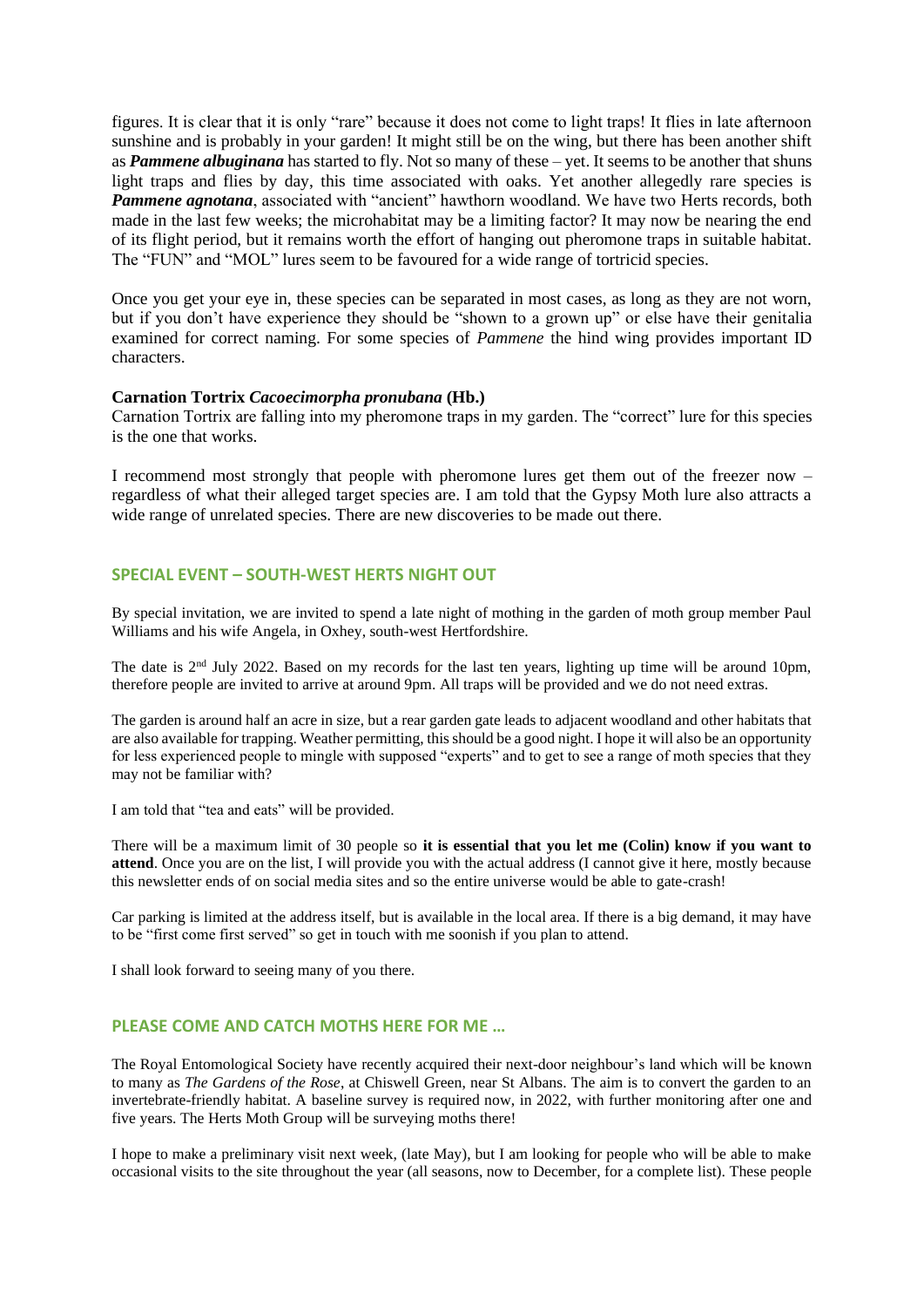will be able to visit without the need for me to be present – i.e., they will have their own equipment (though that said, I may also make trapping visits myself). **EXPRESSIONS OF INTEREST TO ME, PLEASE**. Please don't just turn up without me first organising. I am happy to take on several people who may choose to either combine forces on each visit or alternate to increase coverage across the year. We are talking ALL moth species; if micros are not your thing you will be asked to collect them anyway and somehow get them to me for naming. Trap bycatch (non-moths) should also be kept.

I am told that a small amount of money may be available to cover things like generator fuel etc. We can discuss this.

The Royal Society is doing things exactly as they should be done – creation of wildlife friendly habitat, but first with a survey to see what is there and also followed up with monitoring visits. There is also a certain element of pride here … in **our** county we have the national headquarters of the Royal Entomological Society. In my view it will reflect very poorly on the Herts Moth Group if we don't do a darn good job here!

# **VACANCIES ON MOTH TRIPS**

Subject to weather, I try to go out with my moth traps on alternate nights from about now to September. This is not always successful, but it is a target. I am talking about private outings – not moth group events. This is my personal pleasure activity and I am under no obligations to anyone. On occasion, where I have the landowner's permission to be accompanied, I am happy to have other people come along if they wish. Boys or girls equally welcomed. Some trips might be suitable for beginners to come along and learn more about moths; others may not be so. No event is planned more than 48 hours in advance. Sites will mostly be in the eastern half of Hertfordshire – though not exclusively so.

If you wish to join me, call me the day before you are free, if possible, and ask if anything is happening. If it is I will tell you; if not, then I will also say so!

You will need to get to sites under your own steam and be prepared to help me carry generators etc. I tend to arrive at sites about one hour before lighting up time. There is never a time limit on staying; sometimes I stay to dawn and other nights I pack up earlier if it is not especially good. There is no rule that says you have to stay as long as I do, but if we do stay all night then sleeping will be in your own vehicle (on some sites a small tent might be permissible, but this is generally not allowed by the landowners). On most sites where I can take other people there will be a very strict limit on numbers and if I am already booked then that is just tough, sorry!

If this appeals to anyone, get in touch.

# **THERE ARE STILL LEAF MINES TO SPOT**

## **Bramble leaf-miner** *Stigmella aurella*

Mined leaves of Brambles are still fairly easy to spot at the moment wherever other vegetation has not really yet got going. Look for the distinctive mines on last year's leaves (see [http://www.leafmines.co.uk/html/Lepidoptera/S.aurella2.htm\)](http://www.leafmines.co.uk/html/Lepidoptera/S.aurella2.htm) for an image. Parts of north-west Herts in grid squares TQ01 (northern half) and TQ02 (southern half) still lack records. The same applies to much of the Herts/Middx boundary area in TQ29. There are more blank tetrads in Middlesex than tetrads with records (for current situation visit the website at [www.hertsmothgroup.org.uk](http://www.hertsmothgroup.org.uk/) and enter the moth name).

## **Mined leaves on Birch trees (***Eriocrania* **species)**

Most birch trees now have their leaves fully opened and the various species of *Eriocrania* that mine them are getting started. *Eriocrania unimaculella*, *E. sparrmanella*, *E. salopiella*, *E. cicatricella*, *E. semipurpurella* (not *subpurpurella* – that one is on oaks) and *E. sangii* can all be found in our area starting about now. Most are hopelessly under-recorded. For our current situation visit the website at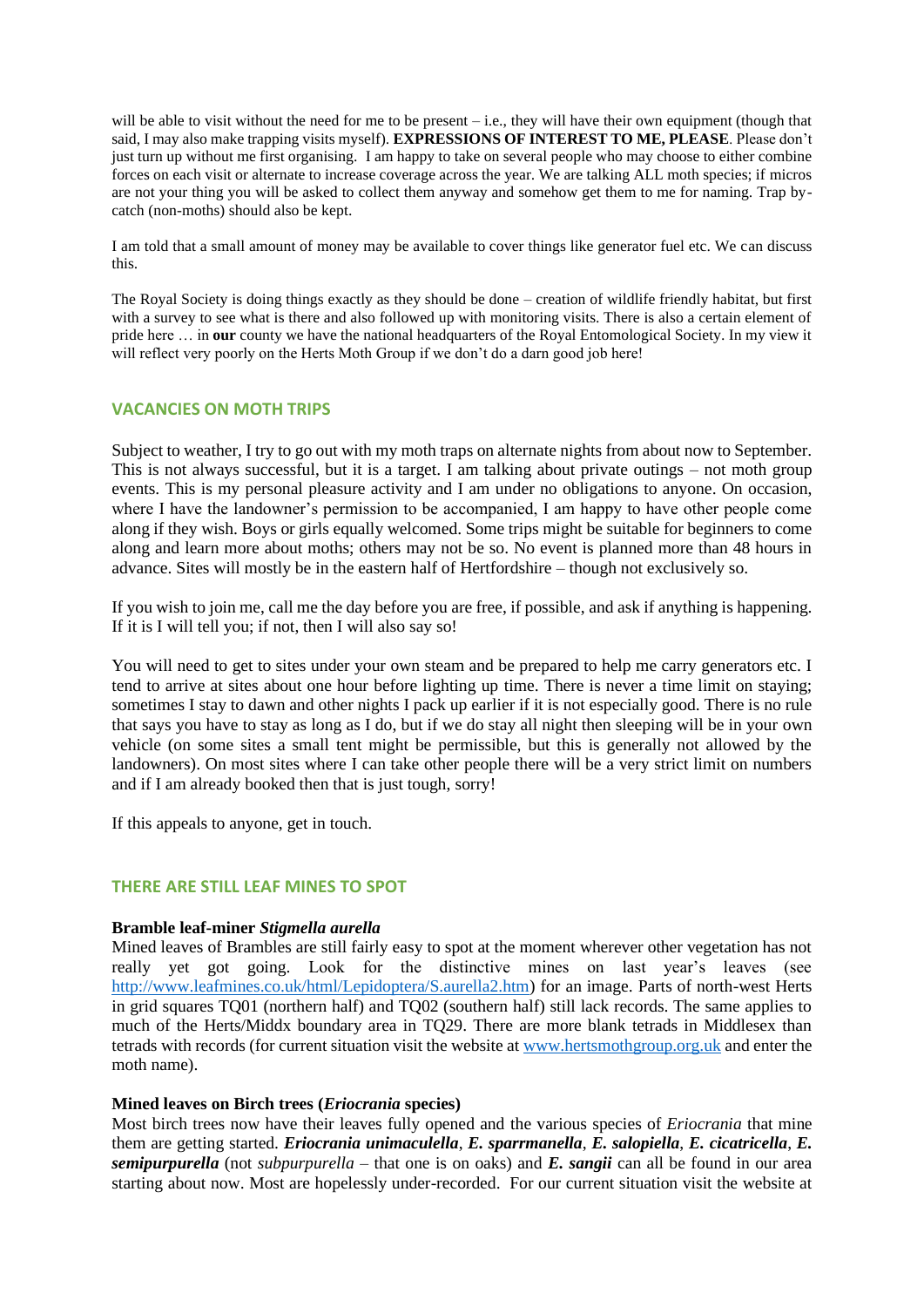*[www.hertsmothgroup.org.uk](http://www.hertsmothgroup.org.uk/)* and enter the word "Eriocrania" to pull up all the maps in sequence. For an ID guide go to *<http://www.leafmines.co.uk/html/mine-guide/birch.htm>* [clicking on the names in this key will bring up lots of pretty pictures].

# **BAGWORMS ON TREE TRUNKS**

Case-bearing larvae of the Psychidae – known as bagworms – are currently in evidence on tree trunks, gate posts, old concrete fence posts, old wooden garage doors, wooden washing line poles and so on. They feed on algae/lichens, so look for older substrates and don't waste time inspecting "clean" surfaces. There are several species and the form of the case is often important. When making notes on this remember to record the nature of the case in cross-section – round, square or triangular are popular forms! Oh, and size matters (so they tell me!). Measure in millimetres. Photos will normally do if accompanied by measurements, but feel free to send me live cases (ideally with a bit of substrate so I can see what they are feeding on).

# **NEW SPECIES OF** *PHYLONORYCTER* **DISOVERED ON TURKEY OAK**

A new species has been found in Europe on Turkey Oak. ONLY on Turkey Oak (though not all Phyllonorycter on Turkey Oak will be this species). It is worth re-examining any pale-looking P. quercifoliella specimens that you may have reared from mines in Turkey Oak. Not yet recorded in Britain – but then a few weeks ago it was not yet recorded in the World! Eyes open!

## **WHAT DOES IT ALL MEAN**

Weirdly, in the last few weeks three or four people have asked me the same question about labels on moth specimens. The question is "What does *leg*. mean?"

Odd that more than one person has asked at the same time, but for those interested it is an abbreviation of *legit* (singular) or *legerunt* (plural) from *legere* in Latin (to collect). A data label might say:

Hertfordshire Place name & date Fred Smith leg. C. W. Plant Coll.

Or the other way around

Hertfordshire Place name & date Leg. Fred Smith C. W. Plant Coll.

This means that Fred Smith collected the specimen and that the specimen is in the C. W. Plant collection.

It matters little, but never mix Latin and English or confusion will follow!

## **SPECIMENS FOR IDENTIFICATION**

I remain very happy indeed to receive moths for confirmation/identification – both via the post or by personal delivery. This is especially so for "good" species, which will usually be added to the Hertfordshire reference collection that I maintain. **Please keep on sending stuff to me**. However, the quick service that I may have provided for the past few weeks is slowing down as the season picks up